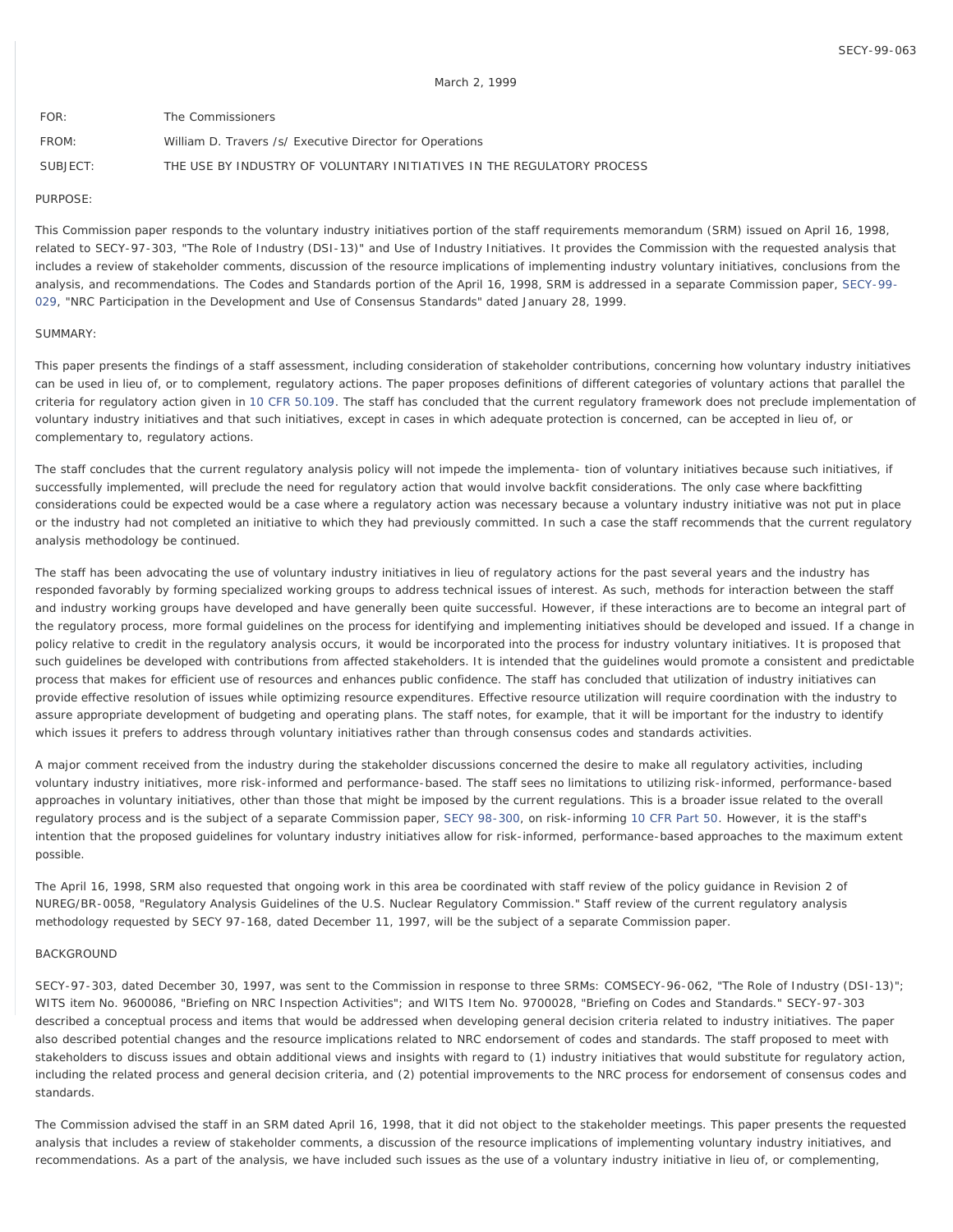regulatory actions, as well as using industry initiatives instead of consensus codes and standards. Potential improvements to the NRC process for endorsement of consensus codes and standards are discussed in SECY-99-029, "NRC Participation in the Development and Use of Consensus Standards" dated January 28, 1999. A public meeting that discussed consensus codes and standards development, endorsement and use, and voluntary industry initiatives as substitutes for regulatory actions and reporting requirements for nuclear power plants was held with stakeholders in Chicago, Illinois, on September 1, 1998. The following is a summary of the portion of the meeting dealing with industry initiatives. An analysis (as discussed above), conclusions, and recommendations follow.

# **DISCUSSION**

#### **Meeting With Stakeholders**

The public meeting with stakeholders consisted of (1) an opening plenary session that briefly introduced the topics for the three breakout sessions, (2) the breakout sessions, and (3) a closing plenary session. The objective for the breakout session on industry initiatives was to obtain answers from the stakeholders on the following questions:

- Can industry initiatives be relied upon as adequate and effective substitutes for NRC regulatory activities?
- Can industry initiatives be relied upon to complement NRC regulatory activities?

The format of the session was a panel discussion with audience participation. The panel addressed the following questions and topics:

- (1) How do licensees intend to assure compliance with voluntary initiatives.
- (2) Commitment: What happens to an initiative if licensees start to back out?
- (3) Must voluntary initiatives be documented in the FSAR?
- (4) If a regulatory action becomes necessary to ensure adequate protection, would an industry initiative be an adequate substitute for such action?
- (5) To what extent are NRC and licensee resources saved through the use of industry initiatives instead of regulatory actions, such as generic letters, regulations, etc.?
- (6) Process and general decision criteria to evaluate industry activities that would substitute for regulatory actions.
- (7) Are there similar processes that have been developed by other agencies or governments from which the NRC could learn?
- (8) Risk-informed, performance-based initiatives.
- (9) Discussion of future industry initiatives.

A comprehensive summary of the meeting is in the [attachment](#page-5-0) and a complete transcript may be found on the Internet.

## **Types of Industry Initiatives**

Voluntary industry initiatives can generally be put into one of the following four categories, three of which parallel the types of regulatory actions presented in 10 CFR 50.109: (1) those intended to ensure adequate protection or redefine what level of protection should be regarded as adequate, (2) those put in place in lieu of or to complement a regulatory action to ensure that existing requirements are met, (3) those used in lieu of or to complement a regulatory action in which a substantial increase in overall protection could be achieved with costs of implementation justifying the increased protection, and (4) those that were initiated to address an issue of concern to the industry but that may or may not be of regulatory concern. The items of regulatory concern from Category 4 would generally be of lower safety significance than Category (2) or (3) above. Each of these categories is discussed below.

A comment from a majority of participants at the September 1, 1998, stakeholders' meeting, including people with interests in industry and the environment, was that issues related to adequate protection of public health and safety are the responsibility of the NRC and should not be addressed through voluntary industry initiatives. The staff agrees that relying on voluntary industry initiatives in lieu of NRC actions to ensure adequate protection would be inappropriate since they would be based on commitments rather than requirements.

The most likely voluntary industry initiative is the second type described above: one that is undertaken by the industry in lieu of a regulatory action to ensure that compliance continues to be maintained or corrective actions will be taken to achieve compliance. The Boiling Water Reactor Vessel Internals Project (BWRVIP) is an example of such a program. This proactive program was instituted to address the potential for intergranular stress corrosion cracking of austenitic stainless steel and Alloy 600 safety-related components. The staff and industry agreed that a voluntary program in lieu of a regulatory action would be advantageous for addressing long-term aging concerns. All BWR licensees participate in the BWRVIP. The program entails developing generic industry guidelines for inspection scope and frequency, flaw evaluation, and repair of BWR internal components. The schedule for completing the program addressed the most important components from a safety perspective first. The program was implemented by commitments from all BWR owners to adhere to the program or inform the staff of any plant-specific deviations.

Further, the BWRVIP representatives have agreed that since the components were safety-related, actions taken to inspect, evaluate, and repair these components are within the scope of, and covered by, the licensee's Appendix B quality assurance (QA) program. The consensus of participants at the stakeholder meeting was that this type of an approach was appropriate and cost effective. Further, participants agreed that this type of voluntary initiative should be implemented with an associated licensee commitment.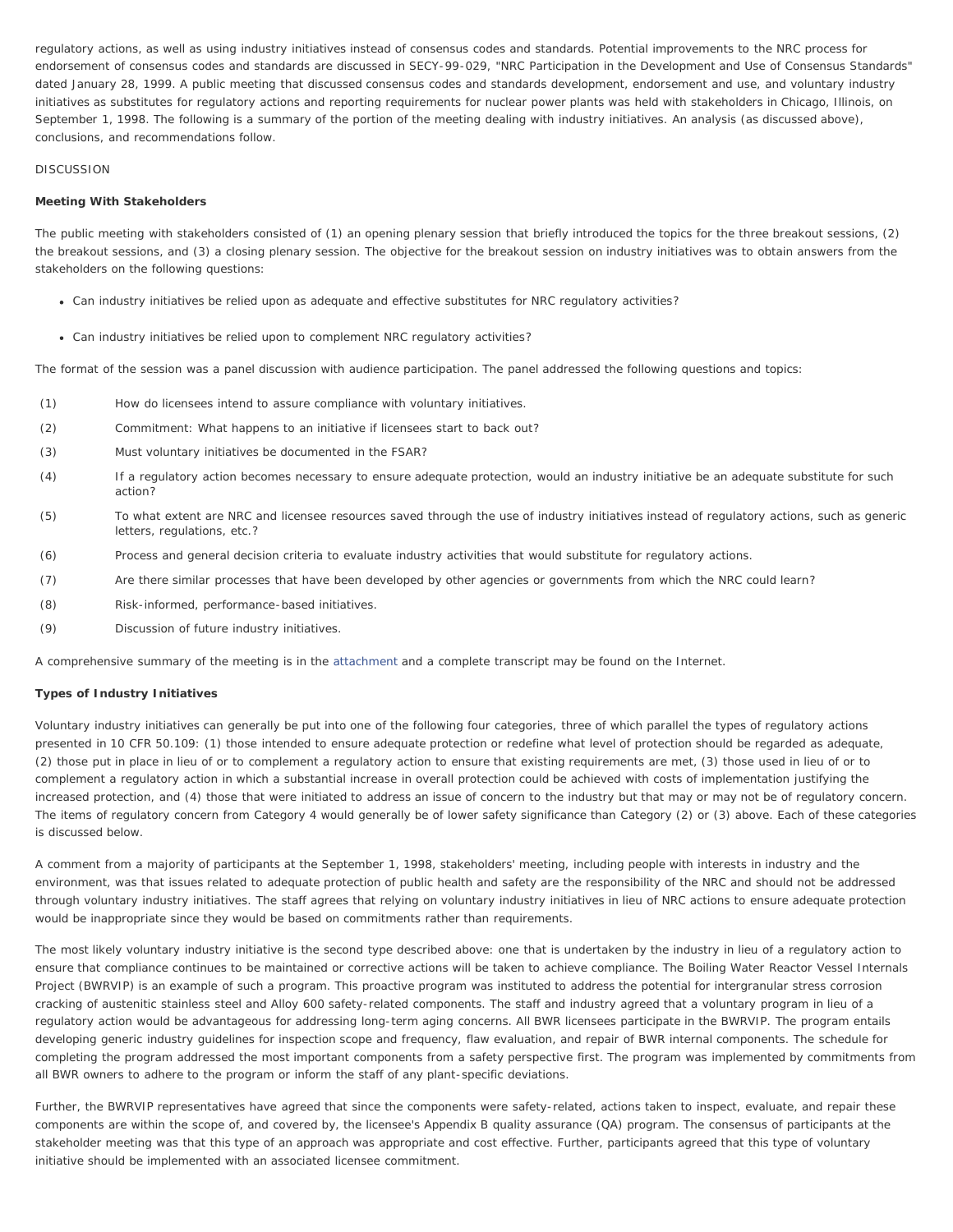The third type of voluntary industry initiative is one in lieu of a regulatory action in which overall protection could be substantially increased with costs of implementation justifying the increased protection or in which a voluntary industry initiative is used to provide an approach to complement such a regulatory action. In this type of initiative, similar to the second type discussed above, it appears that some type of commitment would be appropriate from licensees since the industry initiative may be in lieu of a regulatory action. An example of this type of initiative is the NEI guidelines that were developed to complement the performance-based maintenance rule. The NEI guidelines were referenced in a regulatory guide as a satisfactory way of meeting the rule.

The fourth type of voluntary initiative might address an issue dealing with productivity, balance of plant system performance, or cost management. An example that was discussed by the stakeholders related to site access authorization. There was neither a regulatory requirement nor a safety concern related to the issue. The initiative was simply a case in which the industry thought a common approach would be beneficial. In this case the participants agreed that a commitment to the NRC regarding the initiative was unnecessary.

## **Risk-Informed and Performance-Based Issues**

A theme that ran through the stakeholder discussions was that regulatory actions should be both risk-informed and performance-based. The view was held that an industry program could be implemented to complement the regulatory action by providing criteria for performing the activity and measuring performance, i.e., such things as scope and extent of component inspections, evaluation, and repair details.

A stakeholder at the September 1, 1998, meeting stated that one of the biggest problems facing the industry and the NRC is making the regulations and the regulatory process more risk-informed. The staff does not see any limitation to using a risk-informed, performance-based approach for voluntary initiatives other than limitations that might be imposed by the current regulations. This issue is related to the overall regulatory process in general and is the subject of another Commission paper, SECY 98-300, on possible options for making 10 CFR Part 50 risk-informed. The staff believes that a riskinformed, performance-based approach to voluntary initiatives should be used to the extent possible.

#### **Process**

On the basis of the stakeholders' comments and the staff's assessment of voluntary initiatives as part of the regulatory process, the staff has concluded that the existing regulatory framework can support voluntary industry initiatives as described in Categories 2-4, above. However, the staff has also concluded that clear guidelines addressing the process for initiating and implementing voluntary industry initiatives are essential to ensure that such initiatives are effectively and uniformly integrated into the regulatory process. In this regard, it is important that such guidelines promote a consistent and predictable process that makes for efficient utilization of resources and enhances public confidence. The staff intends on formalizing the process, with stakeholder contributions, within one year from the date of this paper.

The staff has concluded that the process needs to contain the following key elements:

## 1) **Initiation of Voluntary Industry Initiatives**

The staff has concluded, as previously discussed, that the criteria for backfitting in 10 CFR 50.109 are acceptable for defining regulatory issues that are amenable to resolution through voluntary industry initiatives.

#### 2) **Definition of the Voluntary Industry Initiative Approach**

The appropriate approach for implementing the voluntary industry initiative would need to be defined. Several options could be made available. These include licensee commitment to implement topical reports following NRC review, e.g., BWRVIP topical reports; licensee commitment to implement industry guidelines documents, e.g., NEI guidelines for the maintenance rule; FSAR change; and Appendix B plant procedures.

#### 3) **Fees**

Appropriate guidance for assessment of NRC fees for voluntary industry initiatives that involve NRC review of documentation, e.g., topical reports on industry guidelines.

# 4) **Identification of Staff Role**

The staff's role in developing the voluntary industry initiatives would need to be defined. Staff participation could range from review and approval of topical reports or review for comment of industry guideline documents to no reviews and only inspection follow-up.

# 5) **Planning**

A mechanism for developing industry and NRC plans and schedules would need to be established to support NRC and industry budgeting and resource assessments.

#### 6) **Public Participation**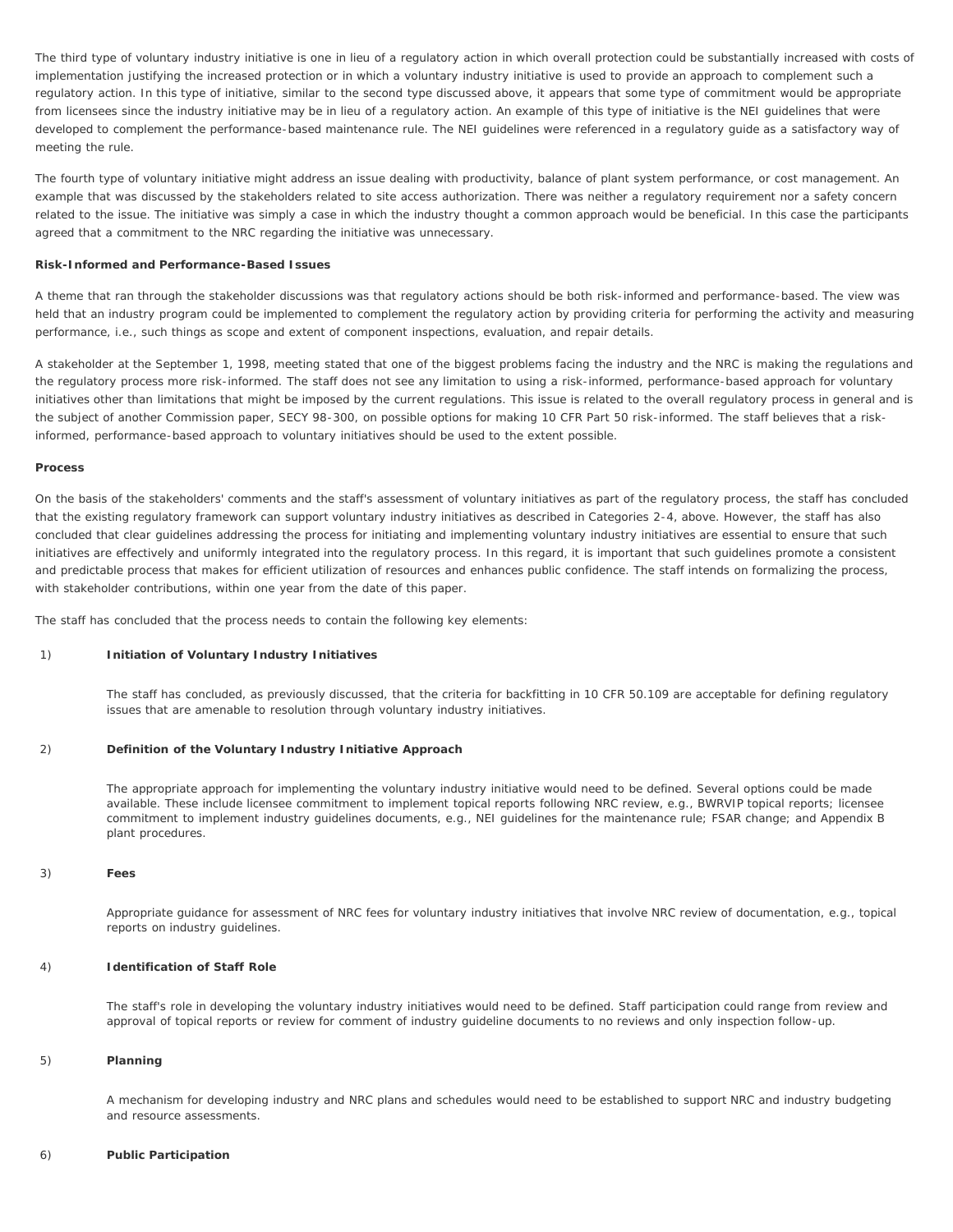The process must provide appropriate forums for public participation and access to information from voluntary industry initiatives that are being utilized to complement a regulatory action or substitute for it. Care must be taken to ensure that sufficient information is available from voluntary initiatives to keep the public informed and to support appropriate opportunities for public participation. Issues such as the proprietary nature of material would need to be addressed. The staff intends to solicit stakeholder input to help with the process development and make the guidelines publicly available.

# 7) **Tracking**

Guidelines would need to be developed for tracking licensee commitments and other aspects of the implementation of voluntary industry initiatives. Current NRC information and workload management systems, off-the-shelf commercial software, and future systems such as the Agency-wide Documents Access and Management System (ADAMS) provide an adequate means to track the implementation of voluntary industry initiatives. As discussed in [SECY-98-224,](http://www.nrc.gov/reading-rm/doc-collections/commission/secys/1998/secy1998-224/1998-224scy.html) "Staff and Industry Activities Pertaining to the Management of Commitments Made by Power Reactor Licensees to the NRC," regulatory commitments made by licensees would be included in commitment management systems and would be subject to licensees' administrative controls. The staff is currently working with NEI on a revision to the industry guidance document on the control of regulatory commitments made to the NRC. The staff is also preparing additional internal guidance pertaining to the identification and verification of regulatory commitments made by licensees during interactions with the NRC. These efforts would support the proposed approaches to handling voluntary industry initiatives.

The appropriate estimate of resources for the issue would be included in the budgetary process and included in the operating plan. Resources expended could be tracked through NRR's resource tracking systems.

### 8) **Inspection**

Inspection guidelines would need to be developed to ensure that inspection criteria are implemented consistent with NRC and industry understanding of the initiative.

# 9) **Enforcement**

Failures to meet commitments may be addressed under the provisions of [10 CFR Part 50, Appendix B,](http://www.nrc.gov/reading-rm/doc-collections/cfr/part050/part050-appb.html) [10 CFR 50.9,](http://www.nrc.gov/reading-rm/doc-collections/cfr/part050/part050-0009.html) and through process controls such as Section 182 of the Atomic Energy Act. The staff will assess enforceability of commitments in the development of the process.

The staff believes that guidelines addressing these process elements should be developed, making use of existing regulatory processes and NRC and industry procedures. It is recognized that many processes that could be utilized in the implementation of voluntary industry initiatives are currently being reassessed and may undergo revision, e.g., [10 CFR 50.59.](http://www.nrc.gov/reading-rm/doc-collections/cfr/part050/part050-0059.html) Most of these changes will create a more risk-informed and performance-based regulatory program. It is the staff's intent that the guidelines to be developed for voluntary industry initiatives would reflect these changes and the overall goal of the risk-informed, performance-based process. To the extent possible, the staff will rely on existing programs and processes, so that as these programs and processes are modified, the changes will be implicitly reflected in the voluntary industry initiatives.

# RESOURCE IMPLICATIONS

## **General Considerations**

The use of voluntary industry initiatives in lieu of regulatory actions is an area that is relatively new and insufficient information is available to support a quantitative analysis of resource impacts at this time. However, based on limited experience, it is expected that addressing issues through a voluntary industry initiative process will save resources for both the NRC and the industry. These savings would be realized through the elimination of the resource expenditures associated with issuance of a number of generic communications (e.g., generic letters, regulatory guides). For example, this includes the staff resources necessary to develop the generic letter, industry resources required to comment on and respond to the generic letter, and NRC resources to review and document the responses to the generic letter. Further, since industry and other members of the public would be involved at an earlier stage in addressing an issue, we expect better communication and more timely identification of appropriate actions to address the issue. This would save resources and could improve timeliness of actions, thereby enhancing safety. It is expected that most voluntary industry initiatives would address issues generically, rather than on a plant-specific basis, and staff experience is that the generic approach saves resources. Thus, the overall expectation is that NRC reliance upon voluntary industry initiatives will save resources.

However, it should be noted that significant resources may still be required for voluntary industry initiatives to effectively address issues. The industry would still have the responsibility to develop generic guidelines, topical reports, or other appropriate documents, and licensees would maintain the responsibility for implementing the initiatives that could involve such activities as program and procedure changes and training. NRC staff would remain responsible for reviewing industry guidelines, topical reports, etc., as appropriate, and may also have to expend inspection resources in order to verify effective implementation of voluntary industry initiatives. NRC action to address a licensee's failure to effectively implement a voluntary initiative could also involve greater resource expenditures, inasmuch as the burden of showing the safety impact of the licensee's inaction (or ineffective implementation) would rest with the NRC.

Another aspect regarding resources is the connection between resources expended on the development and implementation of consensus codes and standards and resources expended on voluntary initiatives to address an issue. In many cases, an option will exist to address issues either through the voluntary industry initiatives or the consensus codes and standards approach. The approach considered most viable from a resource perspective will be driven by industry preference. In our view, the industry decision will most likely be dependent on the nature of the issue in terms of generic applicability,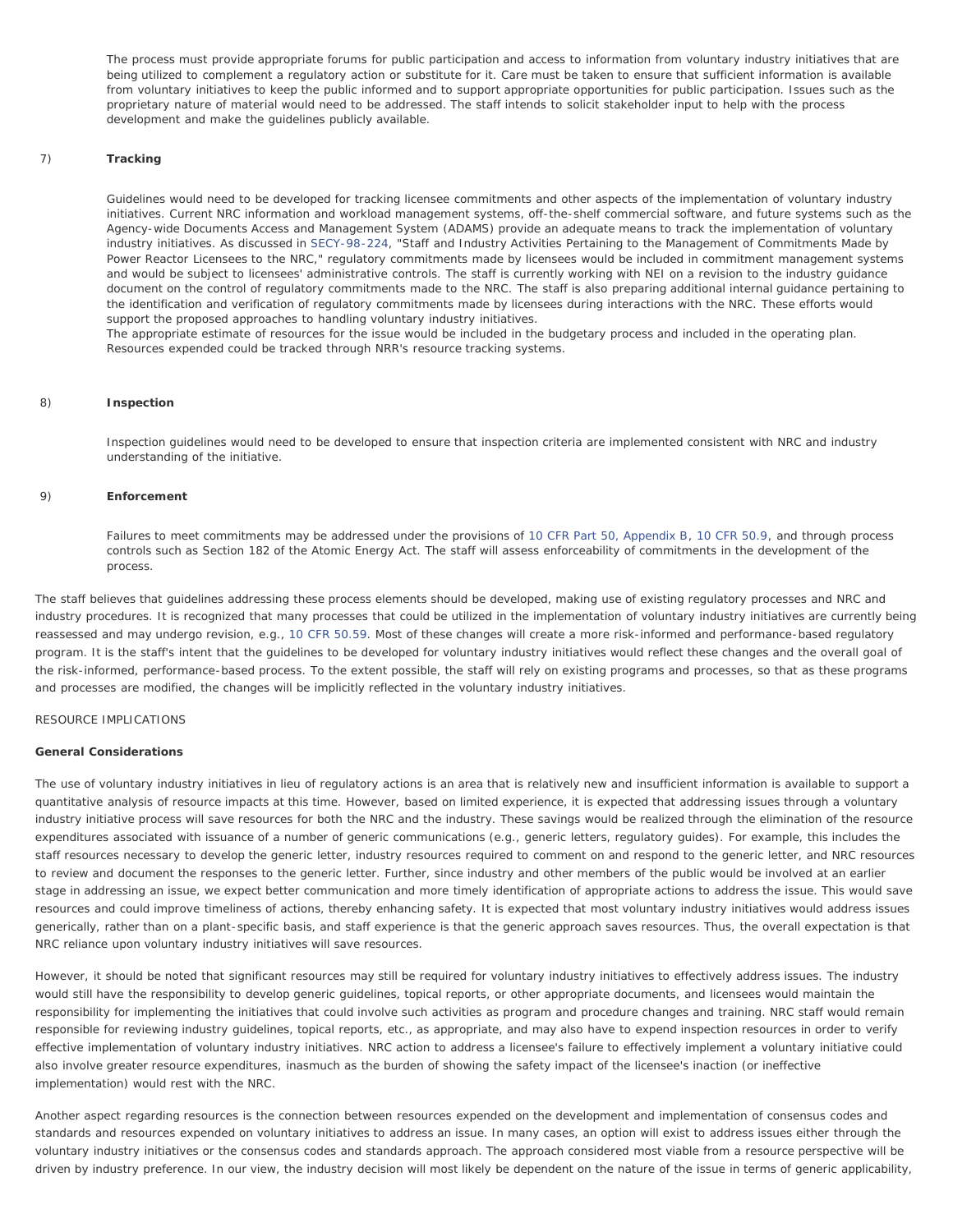the time frame available to address the issue, and the regulatory factors related to implementation. Usually the same technical expertise on the part of both the industry and the NRC are needed to generically address an issue through either the consensus codes and standards or voluntary industry initiatives approach. The staff's expectation is that the process for voluntary industry initiatives would include discussion with the industry to identify resource commitments. Information from the industry regarding industry's preference on whether to address issues through voluntary industry initiatives or the consensus codes and standards process would be used in developing the agency's operating plan; thereby assuring a proper distribution of agency resources.

In one case it may be necessary (e.g., in order to modify an existing requirement) or preferred by the industry to address an issue through the consensus codes and standards process and have the NRC endorse the code action. In this case, the need for individual plant licensing actions would be minimized and both the industry and the NRC would save resources. In the case of the ASME Code, to implement this, timely endorsement of the code and code cases would be needed. This matter is addressed in a separate Commission paper on the consensus codes and standards aspect of DSI-13.

In another case, the industry might choose a voluntary industry initiative. The voluntary industry initiatives approach will most likely be applied in areas that are not currently covered by consensus codes and standards activities and for which the industry has concluded that the voluntary industry initiatives process may be more expeditious.

#### **Specific Resource Needs**

In order to formalize and supplement current guidance for the process, the staff estimates that one-quarter of an FTE would be needed to prepare a guideline for the process and modify it as necessary to accommodate stakeholder comments. The work would be split between two NRR divisions and can be accommodated with existing resources. The staff will rely on experience gained from current voluntary initiatives as well as existing guidance, methods and tracking systems, where available. This action, including solicitation and resolution of stakeholders' comments, would be completed within a year of the date of this Commission paper. Resources for FY 2000 and FY 2001 for addressing voluntary industry initiatives will be addressed in the upcoming FY 2001 budget process and as part of the FY 2002 budget process.

# **Coordination With Staff Review of Regulatory Analysis Methodology**

In the SRM of December 11, 1997, the staff was asked to "...review current regulatory analysis methodology in light of the SRM on DSI-13 and submit, for Commission review, options that would address possible revisions to the methodology, particularly with regard to recognition of existing initiatives and voluntary actions in the cost-benefit analysis." In the subsequent SRM of April 16, 1998, the staff was asked to coordinate this regulatory analysis review in its response to this SRM.

The staff is preparing a separate Commission paper to provide the requested review of current regulatory analysis methodology. However, the staff concludes that the current regulatory analysis policy will not impede the implementation of voluntary initiatives. This is because voluntary initiatives are not subject to [10 CFR 50.109](http://www.nrc.gov/reading-rm/doc-collections/cfr/part050/part050-0109.html) review, since they are not backfits. The only case where backfitting considerations could be expected would be a case where a regulatory action was necessary because a voluntary industry initiative was not put in place or the industry had not completed an initiative for which they had previously made a commitment. In such a case the staff recommends that the current regulatory analysis methodology be continued. This would only be necessary for a regulatory action that was for enhanced safety since regulatory actions for adequate protection or to ensure compliance do not require a backfit analysis. In any event, the issue regarding credit given for voluntary industry initiatives in regulatory analyses would be moot since in these instances there would be either no, or inadequate, voluntary industry initiatives. If a change in policy for regulatory analysis methodology occurs during the formalization of the process for dealing with voluntary industry initiatives in lieu of regulatory action, it would be incorporated into the process.

## COORDINATION

The Office of the General Counsel has reviewed this paper and has no legal objections. The Office of the Chief Financial Officer has reviewed this paper for resource implications and has no objections. The Office of the Chief Information Officer has no objections to this paper.

# **CONCLUSIONS**

- (1) Voluntary industry initiatives will not be used in lieu of regulatory action where a question of adequate protection of public health and safety exists.
- (2) Voluntary industry initiatives are an appropriate substitute for NRC regulatory action where the regulatory action to be taken is needed to meet existing requirements or for cases where a substantial increase in overall protection can be achieved with costs of implementation justifying the increased protection.
- (3) The current regulatory framework does not preclude voluntary industry initiatives and existing regulatory processes can be used to support implementation of voluntary initiatives.

### RECOMMENDATIONS

The Commission note that, unless directed otherwise, it is my intention to have the staff develop and formalize, with stakeholder contributions, a process with the elements outlined above for initiating and implementing voluntary industry initiatives within one year from the date of this paper.

Staff requests action within 10 days. Action will not be taken until the SRM is received. We consider this action to be within the delegated authority of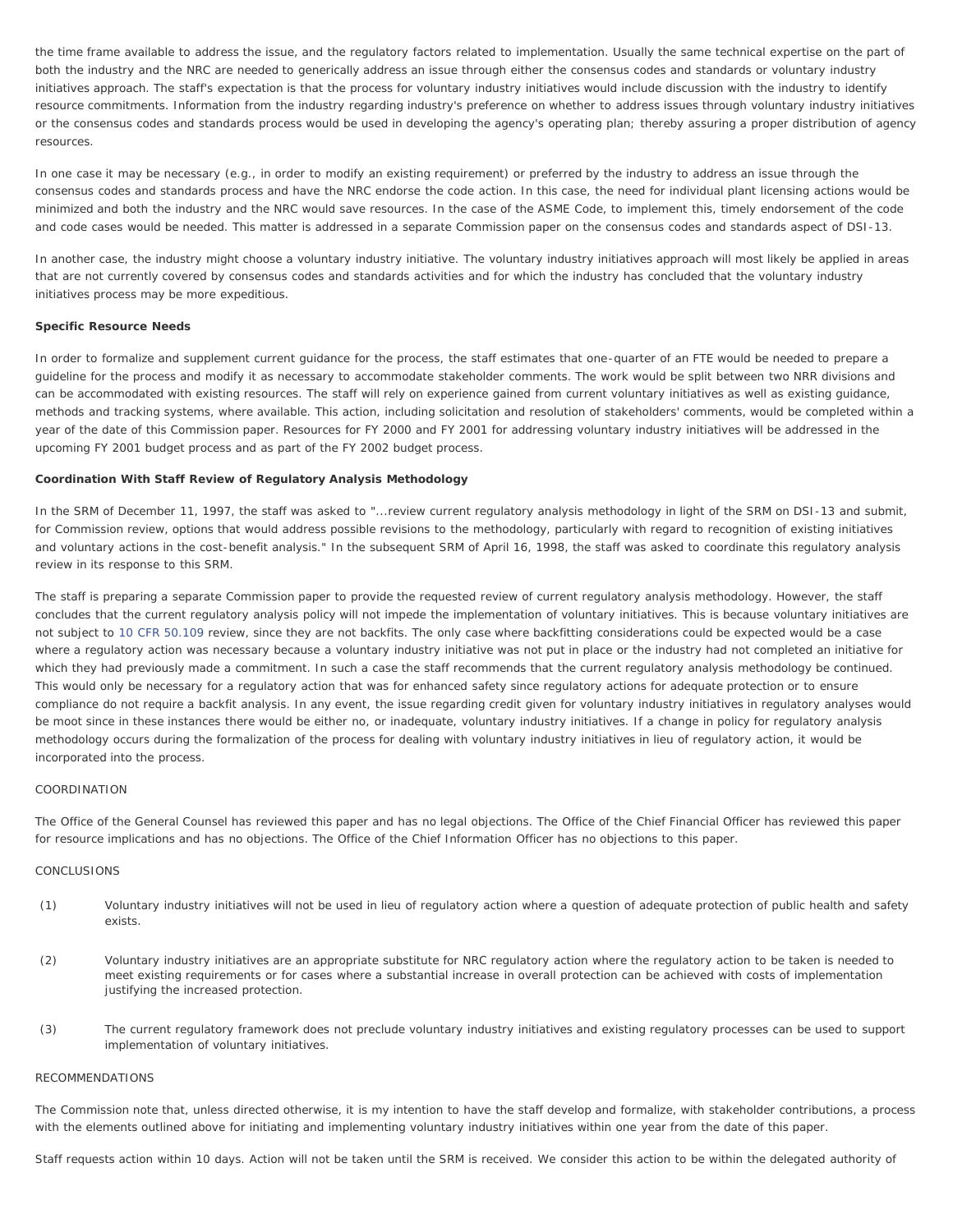William D. Travers Executive Director for Operations

CONTACT: Robert A. Hermann, DE/NRR 415-2768

Attachment: As stated

#### ATTACHMENT

<span id="page-5-0"></span>SUBJECT: DSI-13, "THE ROLE OF THE INDUSTRY" - KEY POINTS FROM BREAKOUT SESSION II, "INDUSTRY INITIATIVES AS SUBSTITUTES FOR REGULATORY ACTION"

Breakout Session II, " Industry Initiatives as Substitutes for Regulatory Action," was held as part of a Stakeholders meeting on Tuesday, September 1, 1998, in Rosemont, Illinois. The session opened with introductory comments from Jack Roe, U.S. Nuclear Regulatory Commission (NRC); Carl Terry, Boiling Water Reactor Vessel Internals Program (BWRVIP); Frank Carr, Performance Demonstration Initiative (PDI); and Bob Hermann, NRC. The introductory comments were followed by a discussion of nine questions posed by the NRC to gather information from the industry. In the following material, the key points made by the introductory speakers, attendees, and panel members are summarized.

#### **Introductory Comments**

The NRC representative opened the session by stating the objective of the meeting, which was to obtain responses from stakeholders on the following two questions: (1) can industry initiatives be relied upon as adequate and effective substitutes for NRC regulatory activities and (2) can industry initiatives be relied upon to complement NRC activities in various areas, such as in the materials and non-power reactor fields? The ground rules for discussion during the session were laid: the three remaining introductory speakers were to comment, the panel would discuss the nine questions and topics, and the audience would then be invited to participate.

The BWRVIP Chairman summarized the BWR Vessel Internals Program (VIP), which serves as a framework for dealing with generic vessel internals degradation issues for BWR owners. The program was initiated in response to an increase in the amount of intergranular stress corrosion cracking issues in reactor vessel internals. Ongoing inspection mechanisms were not in place since most of these components are not covered by the ASME Code. Thus, the BWRVIP was formed. The Electric Power Research Institute (EPRI) acts as program manager for the project with heavy involvement of executive level management from the industry. The generic inspection criteria, repair criteria, and template for actions involving other components within the internals were created. The project prioritized what was important, established a framework for business, characterized the issues affecting internals and other components, and established generic inspection and repair approaches. It also established agreement with the NRC on how to deal with commitments that came out of the program. The project has been extremely successful; the key to its successes has been ongoing communication with the NRC and the public.

The PDI Chairman summarized the Performance Demonstration Initiative. This initiative involves all of the U.S. nuclear utilities. The initiative grew out of difficulties with the implementation of the provisions of ASME Section XI, Appendix VIII, regarding ultrasonic examinations. The PDI group has designed and built flaw specimens; its technical working groups developed specific methodology and samples acceptable to the ASME and NRC. Generic procedures were developed for such activities as detection and sizing. Currently, the piping and bolting portion of the program is finished and most of the work on the reactor vessel underclad and shell examinations is complete. Three more years are needed to address the remainder of activities regarding the reactor vessel nozzle shell and inner radius examinations and dissimilar metals examinations.

The NRC representative discussed NRC perspective on industry initiatives and how they tie to the regulatory process. Communication and consensus are considered the key, whether it takes place between NRC and the licensees, or within the industry groups themselves. Interaction between the industry and NRC staff, cooperative efforts in terms of resource management, and being aggressive with the issue are also important for a successful initiative. For example, the BWRVIP defined the issues from a system and risk perspective and was able to make commitments to the NRC for inspection programs. Regulatory controls are in place in terms of corrective actions and special processes under Appendix B programs. However, the use of commitments as the basis for the use of voluntary industry initiatives in lieu of regulatory actions raises some questions.

The NEI representative who served as the session Chairman stated that NEI's position was that an industry initiative should never be a substitute for regulatory action that passes the adequate protection standard or passes a backfit test that justifies a substantial increase in overall protection. This is not to say that a voluntary industry initiative could not complement such actions.

## **Participant Comments and Discussion of Nine Questions - Summary**

Question #1: How do licensees intend to assure compliance with voluntary initiatives?

- a. When considering voluntary initiatives, there is not a compliance issue. NRC does not have to determine compliance if an action is voluntary.
- b. There are many industry guidelines that fit into Appendix B programs. Application of Appendix B programs provides mechanisms for onsite verification that the actions are being performed, consistent with implementing procedures for the voluntary initiatives, thus providing enforceability.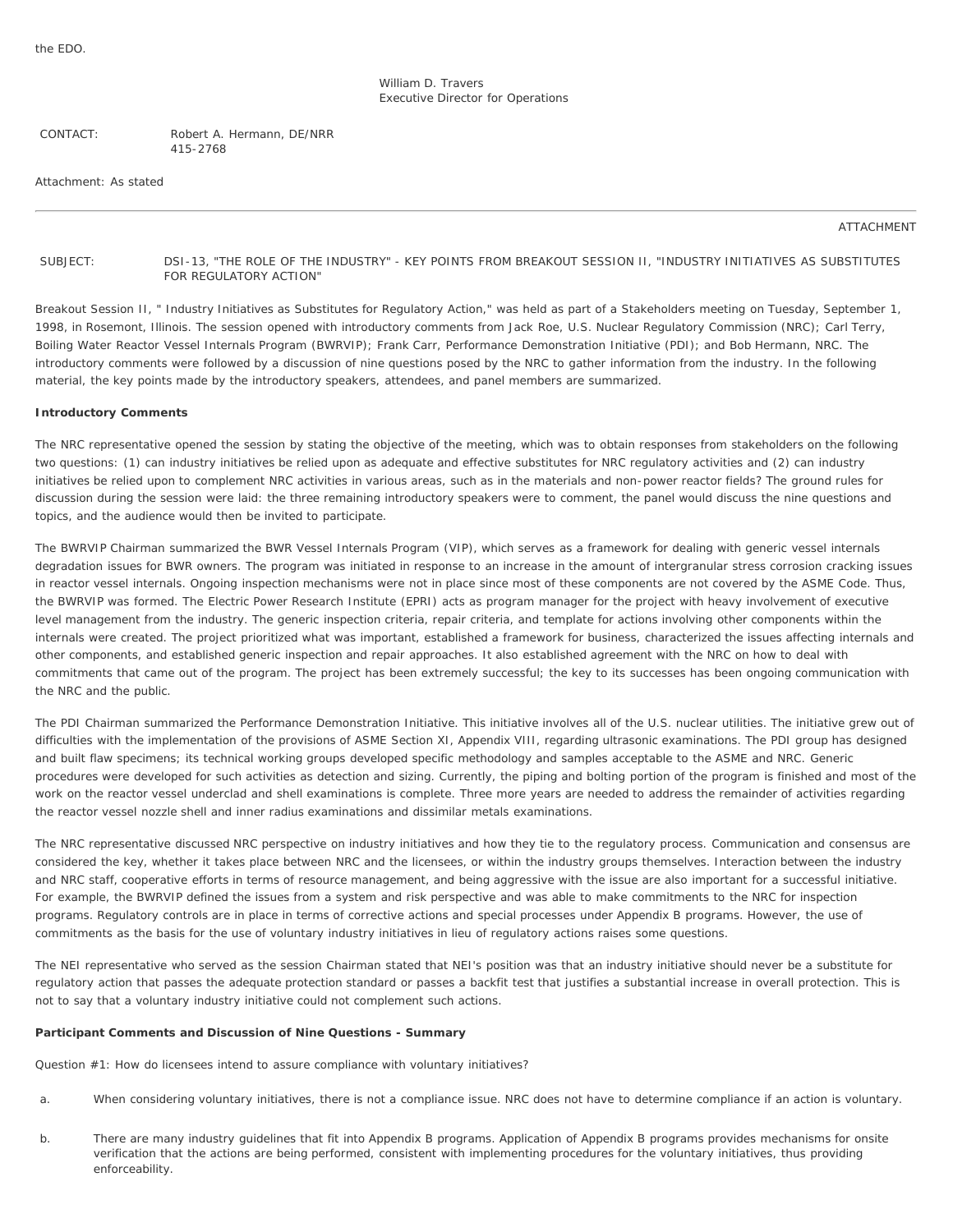- c. As a result of the BWRVIP process and formal interaction, NRC prepared a safety evaluation report (SER) of the VIP topical. Individual utilities can reference the topical and the staff's SER, and request plant-specific approval in instances where they do not conform with these documents.
- d. There are many initiatives that are addressing safety issues to which licensees do commit, and then compliance is the same as for any other commitment.

Question #2: Commitment - what happens to an initiative if a licensee starts to back out?

- a. There is adequate guidance relating to how to manage commitments. Licensees backing out of commitments is not something the industry can control, but that is something between the licensees and NRC.
- b. Participants felt it is typical for licensees to try to get ahead of an issue and see if the resolution of a new issue cannot be handled outside of formal regulatory correspondence with the NRC. Licensees can volunteer to put information on the docket concerning what they are doing about an issue. Even if a licensee were to back out of commitments, Appendix B provisions would still apply.
- c. Regarding commitment management guidelines, commitments have different gradations. The licensee bears the responsibility for fulfilling all commitments. If a licensee wants to back out of a commitment, it is the licensee's responsibility to notify the regulator.

Question #3:Must voluntary initiatives be documented in the final safely analysis report (FSAR)?

- a. If the initiative changes the design, or changes a process that is already in the FSAR, the licensee has to document those changes in the FSAR.
- b. The degree to which an initiative affects the information in the FSAR will be the deciding factor concerning whether or not that initiative needs to be reflected in the FSAR.
- c. If there is a new requirement and the licensee is taking credit for some form of initiative, and the NRC thinks it is important enough that it issues an SER, then possibly that is the level of information that should be reflected back in the FSAR. That is consistent with NEI 96-07, "Guidelines for 50.59 Safety Evaluations." Under the provisions of 10 CFR 50.59, licensees should consider the information that is in the SER as part of the baseline information. Documenting how the licensee is meeting a formal regulatory requirement is supposed to be captured in the FSAR in some fashion.
- d. Consider the draft guidelines on FSAR maintenance.

Question #4: If a regulatory action becomes necessary to ensure adequate protection, would an industry initiative be an adequate substitute for such an action?

- a. It is not appropriate for NRC to displace a rulemaking action and rely on an industry initiative to ensure adequate protection.
- b. An industry initiative is not a substitute for rulemaking. Industry groups should be working with the NRC on initiatives to complement the regulatory programs. The industry and NRC would save resources. NRC would still be determining the appropriate level of safety.
- c. It was expressed that the idea of using an industry initiative as a substitute for rulemaking would be alarming to the "safe energy" community. NRC has an obligation to the public to allow the public to be able to gain access to certain levels of documentation. The public would not accept an industry initiative as a substitute for regulatory action.
- d. NRC has to be very careful when it endorses an initiative that NRC does not move beyond what was adequate and add extra conditions to obtain increased margin.

Question #5: To what extent are NRC and licensee resources saved through the use of industry initiatives instead of regulatory actions such as generic letters, regulations, etc.?

- a. If an industry initiative is really treated as a generic issue, the result is a net savings of resources for both industry and NRC.
- b. Generic issues consume resources when there is inadequate planning. Industry has been given 30 days to respond to certain generic correspondence which is not usually enough time and requires immediate availability of resources. It was suggested that NRC work through NEI and let NEI set a time frame.
- c. It was suggested that NRC apply regulations practically to the operating plant as well as to the design basis. When NRC issues a generic letter, the licensee is trying to answer a regulatory requirement and has to put the regulation to practical application. There might be a process for the licensee to talk to NRC before generic letters are issued so that the licensees truly know what NRC is seeking.
- d. Some participants felt that docket submittal requests have increased; things that NRC never previously asked to put on the docket are now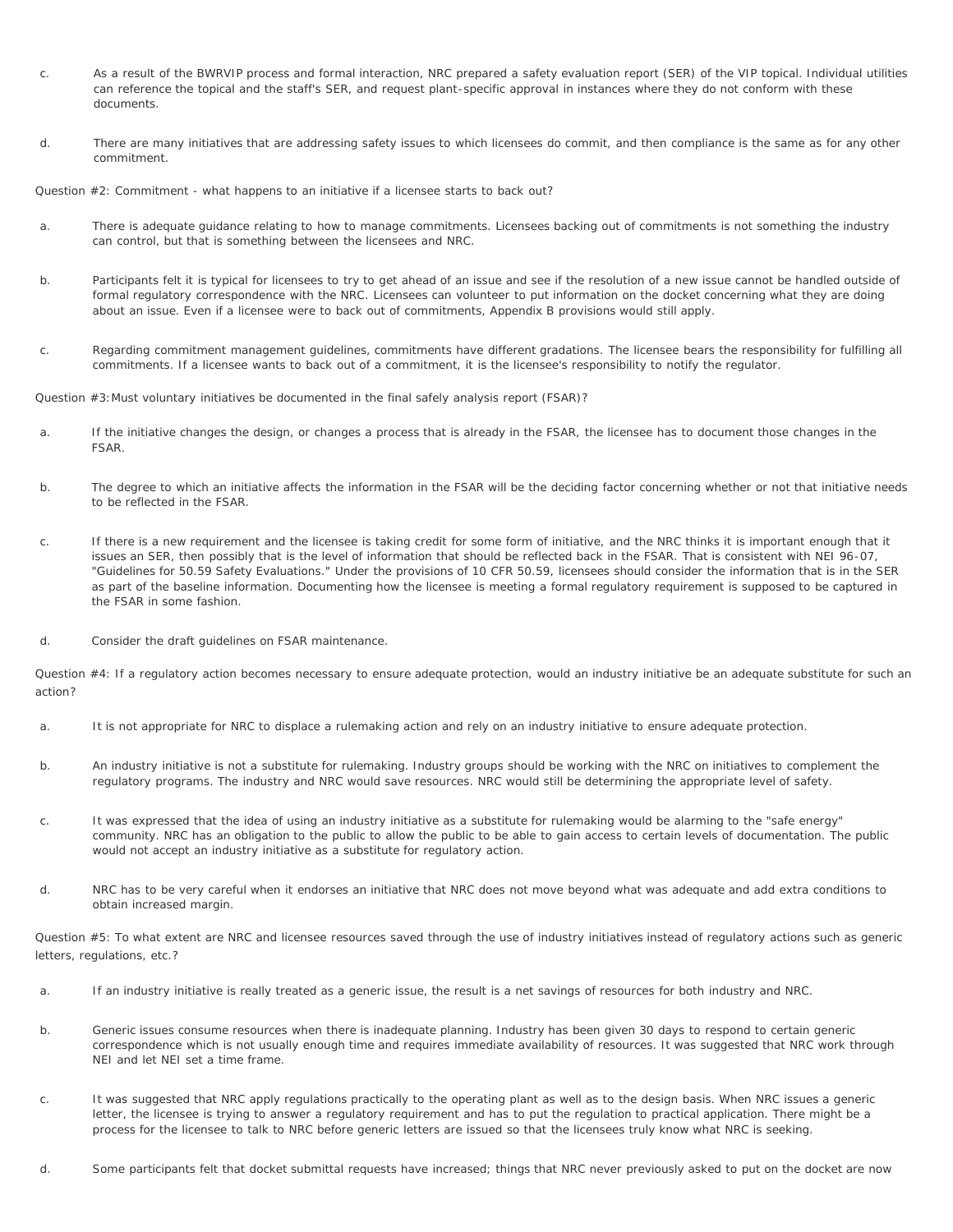being requested.

Question #6: Discussion of the process and general decision criteria to evaluate industry activities that would substitute for regulatory actions.

- a. A participant emphasized that communication on issues is not binary, but in reality the answer to most issues is not "yes" or "no," but "maybe."
- b. One participant suggested it may be appropriate to have more dialogue to gain an understanding of an issue. Sometimes what gets submitted is not what actually gets approved. It would be helpful if the process for voluntary industry initiatives recognized that.
- c. The process suggests that the first step is an industry proposal. The process should reflect who is going to come up with the industry proposal or if NRC will take independent action.
- d. A participant pointed out that NRC follow up activities are where the process can unravel to some extent. The licensees and NRC agree on what the initiatives are and what the actions are to be in the implementation, but through the inspection process, NRC may redefine what had been agreed on.
- e. In the process, NRC should identify the things that are decided to be out of scope and do not need to be addressed. This provides guidance to the inspectors.
- f. A participant suggested that the process ensure as much availability to the public as possible.
- g. A participant suggested that definition of the criteria is important. Licensees would like to know the criteria upon which judgment is being made and some criteria for prioritization.
- h. A participant suggested that scheduling and tracking of resources need to be included in the process.

Question #7: Are there similar processes that have been developed by other agencies or governments from which the NRC could learn?

- a. One participant observed that the Finnish licensee interfaces with its regulatory agency during the whole period of an outage. The Finnish licensee plans and performs aggressive maintenance, and minimizes distractions.
- b. Industry needs to have a partnership with NRC. Industry can identify a problem better with its own audits, surveys, or in its training.
- c. It may be that an international committee of people, primarily from EPRI, can provide information on what is coming from certain initiatives for all of us to be more cognizant. It will give a better sense of what everyone is doing.

Question #8: Discussion of risk-informed, performance-based initiatives?

- a. Participants felt that the biggest problem facing us right now in trying to make the regulations and the regulatory process more risk-informed is that the licensing basis for the plants is not risk-informed. The licensing basis is built upon deterministic analyses.
- b. Regulations now in place certainly focus plant resources in the right areas from a safety perspective, but many of the requirements do not. NRC is somewhat limited as to how far it can go in making the process more risk-informed, as we might have to change some of the regulatory requirements. The NRC should make the inspection process more risk-informed and start focusing on the items that are of more risk significance. However, there are still a large set of requirements that are not risk-informed which licensees still have to comply with.
- c. There are problems associated with comparing probabilistic risk assessments (PRAs) between plants.
- d. The large-scale benefits of risk-informed changes associated with how we do business are not coming; but small, evolutionary ones are.
- e. It is believed by some that engineering judgment is used in most industries except for the nuclear industry. Panels or teams involved in the process should be allowed to select on what and where to concentrate inspections.
- f. The current licensing basis is deterministic and, therefore, would need to be changed to permit more risk-informed initiatives.

Question #9: Discussion of future industry initiatives.

a. A participant described considerations being undertaken by NEI. Industry has to learn what its priorities are before it can fully answer. It can only adopt risk-informed approaches to a certain point before the regulations will need to be changed. Industry has a task force that is looking at a plan of evaluating risk in a more integrated fashion. A team sponsored by NEI has identified 51 regulations in Part 50 that would have to be revised to allow them to be more risk-informed. The team expects to send a formal submittal to the agency seeking a pilot approach for three pilot plants. The team would like to develop a regulatory guide before anyone could apply the pilot approach. If NRC would grant exemption from the current Part 50 for the three plants and replace it with a revised Part 50, the licensee could work toward a